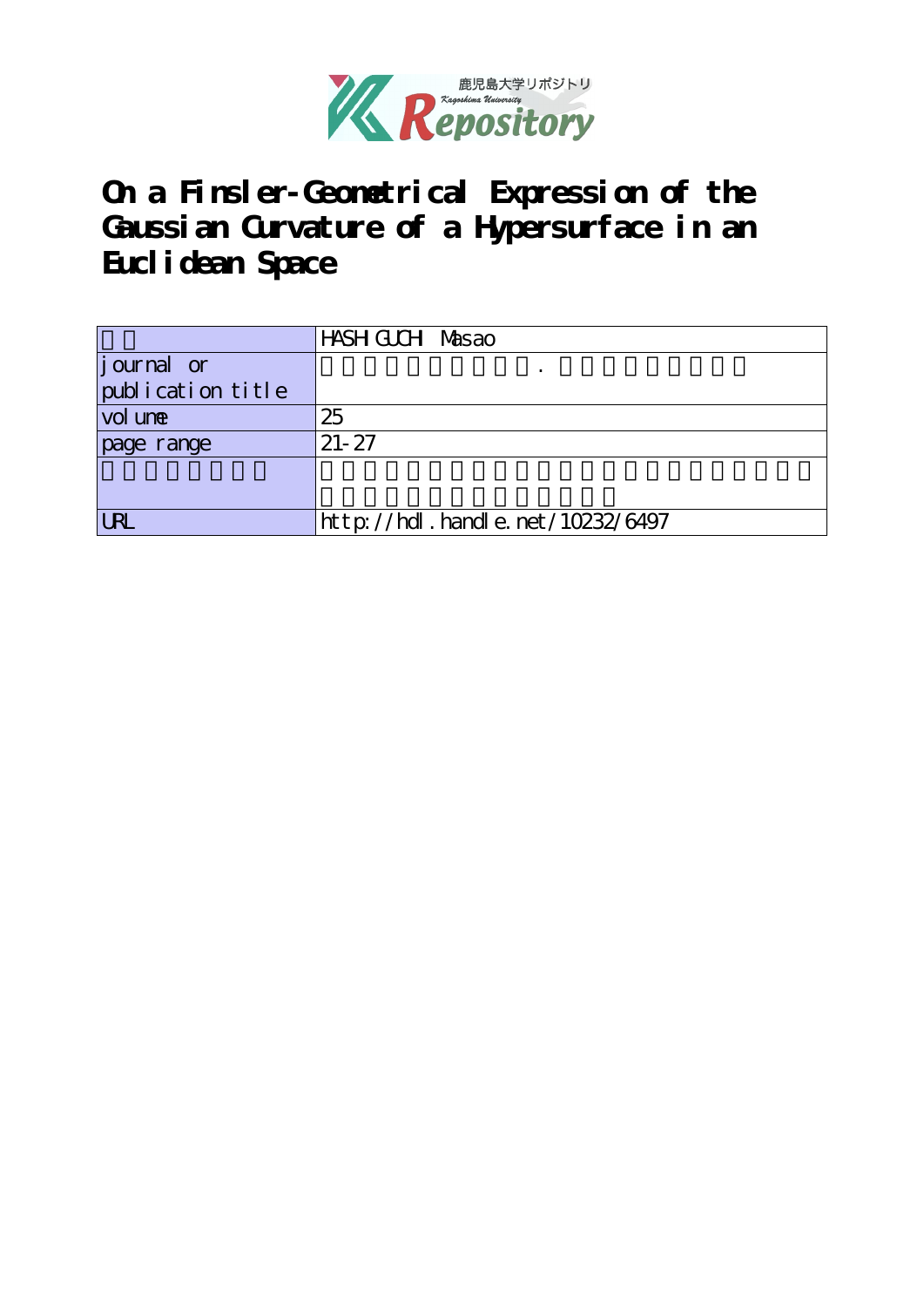**On a Finsler-Geometrical Expression of the Gaussian Curvature of a Hypersurface in an Euclidean Space**

|                   | HASH GUCH Masao                             |
|-------------------|---------------------------------------------|
| journal or        |                                             |
| publication title |                                             |
| vol une           | 25                                          |
| page range        | $21 - 27$                                   |
|                   |                                             |
|                   |                                             |
| <b>LRL</b>        | $http$ : //hdl. handle. net /10232/00010065 |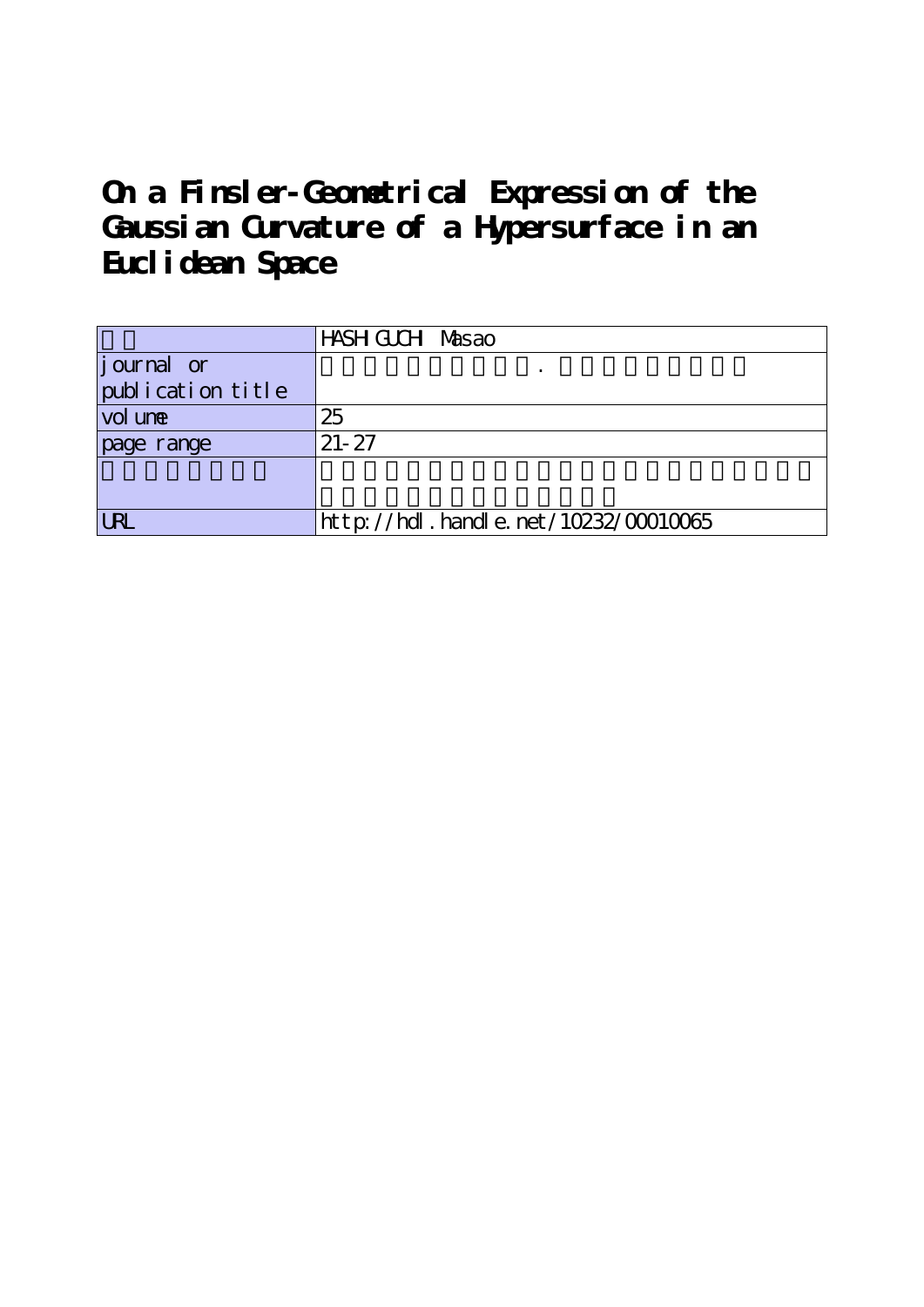# On a Finsler-Geometrical Expression of the Gaussian Curvature of a Hypersurface in an Euclidean Space

Masao HASHIGUCHI<sup>1)</sup>

#### Abstract

The present paper is a revised note of the lecture presented by the author at "The XXVIth Symposium on Finsler Geometry" held at Kushiro during October 5-8, 1991. Let a hypersurface S in an euclidean space  $R^n$  be implicitly defined by a differentiable function f in  $\mathbb{R}^n$ . Then the Gaussian curvature of S is expressed, in terms of f itself, in a Finslergeometrically striking form, so this result is applicable to Finsler geometry. We discuss the Gaussian curvature of the indicatrix of a Finsler space  $(R^n, L)$ , especially the effects by some changes of the Finsler metric  $L$  in  $\mathbb{R}^n$ .

Key words: Gaussian curvature, Indicatrix, Finsler space, Randers change, Kropina change.

#### 1. Introduction

In a three-dimensional euclidean space  $R<sup>3</sup>$ , let a surface S be implicitly defined by a differentiable function f in  $R^3$  as  $f(x)=0$ , where  $x=(x^1, x^2, x^3)$  is a rectangular coordinate system of R<sup>3</sup>. We put  $f_i = \frac{\partial f}{\partial x^i}$ ,  $f_{ij} = \frac{\partial^2 f}{\partial x^i}$ . Around a point  $x \in S$  such that  $f_3(x) \neq 0$  the surface S is graphically expressed by a differentiable function g as  $x^3$  $=g(x^1, x^2)$ , and the Gaussian curvature K of S is given by  $K=(p_{11} p_{22}-p_{12}^2)/(1+p_1^2+p_2^2)$  $p_2^2$ <sup>2</sup>, where  $p_i = \frac{\partial g}{\partial x^i}$ ,  $p_{ij} = \frac{\partial^2 g}{\partial x^i}$  *i*. If we directly calculate from

$$
f_3p_i = -f_i, f_3^3p_{ij} = -f_{ij}f_3^2 + f_{i3}f_jf_3 + f_{j3}f_if_3 - f_{33}f_if_j,
$$

we have

(1.1) 
$$
K = - \begin{vmatrix} f_{11} & f_{12} & f_{13} & f_1 \\ f_{21} & f_{22} & f_{23} & f_2 \\ f_{31} & f_{32} & f_{33} & f_3 \\ f_1 & f_2 & f_3 & 0 \end{vmatrix} / (f_1^2 + f_2^2 + f_3^2)^2.
$$

Especially, in the case where a treated function  $f$  is a quadratic polynomial of the coordinates:

<sup>&</sup>lt;sup>1)</sup> Department of Mathematics, Faculty of Science, Kagoshima University, 1-21-35 Korimoto, Kagoshima 890, Japan. This research was partially supported by Grant-in-Aid for Scientific Research (No. 03640080) , Ministry of Education, Science and Culture.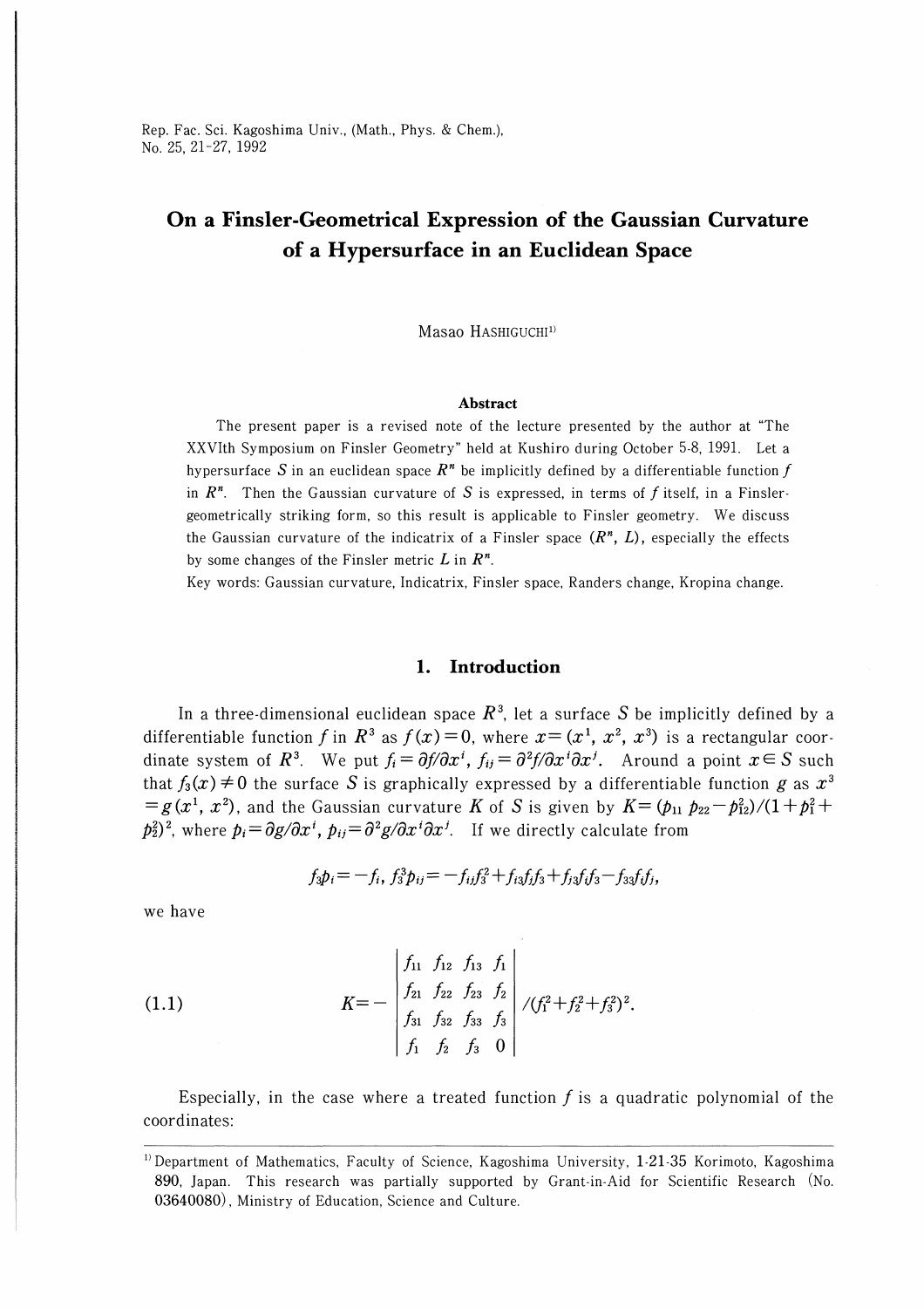(1.2) 
$$
2f(x) = a_{ij}x^{i}x^{j} + 2b_{i}x^{i} + c \qquad (a_{ij} = a_{ji}),
$$

the formula  $(1.1)$  is reduced to

(1.3) 
$$
K=-\begin{vmatrix} a_{11} & a_{12} & a_{13} & b_1 \ a_{21} & a_{22} & a_{23} & b_2 \ a_{31} & a_{32} & a_{33} & b_3 \ b_1 & b_2 & b_3 & c \end{vmatrix} / (f_1^2+f_2^2+f_3^2)^2,
$$

where  $f_i(x) = a_{ij}x^j + b_i$ . We use the summation convention in proper case. It is noted that in this formula the value of K depends only on the magnitude of the gradient of  $f$  reciprocally.

Generally, in an *n*-dimensional euclidean space  $R<sup>n</sup>$  we shall consider a hypersurface S defined by a differentiable function f in  $R^n$  as

(1.4) 
$$
S = \{x \in R^n | f(x) = 0, (\nabla f)(x) \neq 0\},\
$$

where  $x = (x^1, \dots, x^n)$  is a rectangular coordinate system of  $\mathbb{R}^n$ , and  $\nabla f$  denotes the gradient of  $f$ .

Throughout the present paper, we put  $\partial_i = \partial/\partial x^i$ , and denote a vector with components  $v_1, \dots, v_n$  by an  $n \times 1$  matrix  $^t(v_1, \dots, v_n)$  and also by  $(v_i)$  briefly. A letter  $^tA$  denotes the transpose of a matrix A. The inner product  $\sum u_i v_i$  of vectors  $\mathbf{u}=(u_i)$  and  $\mathbf{v}$  $(v_i)$  is denoted by  $\mathbf{u} \cdot \mathbf{v}$ , and the length  $(\mathbf{v} \cdot \mathbf{v})^{1/2}$  of a vector  $\mathbf{v}$  by  $|\mathbf{v}|$ . Then we have

(1.5) 
$$
\nabla f = {}^{t}(f_{1}, \cdots, f_{n}), \ |\nabla f| = (\sum_{i} f_{i}^{2})^{1/2} \ (f_{i} = \partial_{i} f).
$$

The notion of Gaussian curvature is generally defined for a hypersurface S in  $\mathbb{R}^n$ , and in the case where S is implicitly given by  $(1.4)$  we can get the same expression as  $(1.1)$  (Theorem 2.1). This is derived, for example, from Theorem 5 of Thorpe [5, Chap. 12, p 89] , but in the previous paper [3] we showed a self-contained proof, based on Lemma 2.1 concerning with the determinant of a linear transformation of a hypersubspace of a vector space  $R<sup>n</sup>$ . We sketch this proof in Section 2, where an orientation N of S is fixed by  $N=-\nabla f/|\nabla f|$  and the proof of Lemma 2.1 is improved.

This result is applied to Finsler geometry. We denote by  $y=(y^1, \dots, y^n)$  the canonical coordinate system of the tangent space  $R_x^n$  at each point  $x \in R^n$ , and put  $\partial_i =$  $\partial/\partial y^i$ . Let  $(R^n, L)$  be a Finsler space, where L is the fundamental function defined in  $R<sup>n</sup>$ . Each tangent space  $R<sup>n</sup>$  is regarded as an *n*-dimensional euclidean space with the rectangular coordinate system y.

A hypersurface  $I_x = \{y \in R_x^n | L(x, y) = 1\}$  in  $R_x^n$  is called the *indicatrix* at x. In Section 3 we shall express the Gaussian curvature of  $I_x$  in terms of  $L$  (Theorem 3.1). Given a hypersurface S in each tangent space  $R_x^n$  a priori, by the well-known method (cf. Matsumoto [2, p 105]) we have a Finsler space whose indicatrix  $I_x$  is the given S. Thus the Gaussian curvature of S is expressed in terms of Finsler geometry. This fact seems interesting from the standpoint of application. In connection with two examples given in Theorem 3.2 and Theorem 3.3, in Section 4 we discuss the effects for the Gaussian curvature of the indicatrix by some changes of a Finsler metric (Theorem 4.1,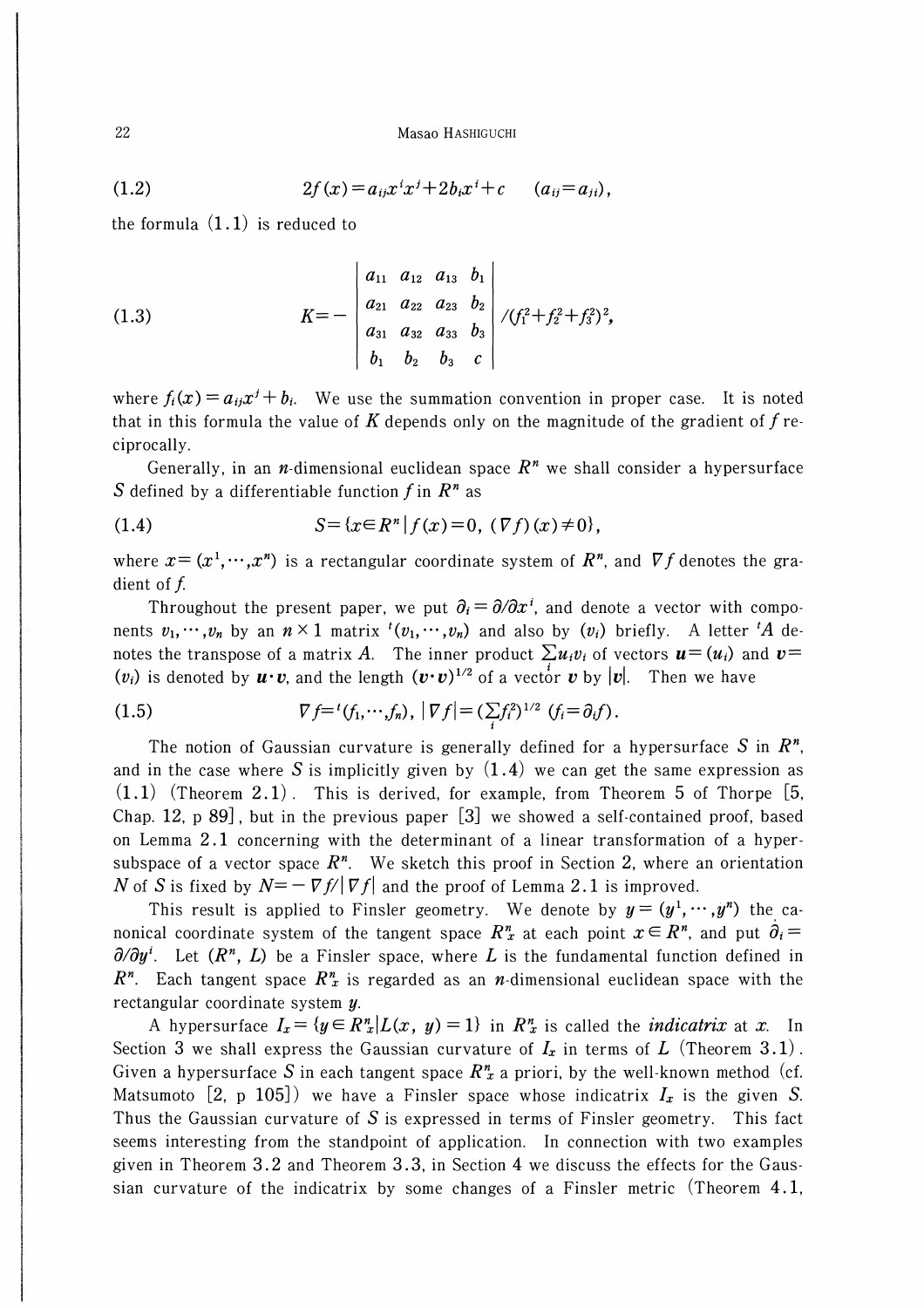Theorem 4.2.).

The author wishes to express here his sincere gratitude to Professor Dr. Makoto Matsumoto and Professor Dr. Yoshihiro Ichijyo for the invaluable suggestions and encouragement. The author is also grateful to Mr. Shin-ichi Nishimura and Professor Dr. Shun-ichi Hojo who drew the author's interest to this subject.

As to the details of some discussions in the present paper and the treatment for a general Lagrange space, refer to [3].

#### 2. The Gaussian curvature of a hypersurface

We return here to the case of  $n=3$ , and let a surface S in  $R<sup>3</sup>$  be parameterized as x  $=x(u^1, u^2)$ . At each point  $x \in S$ , two tangent vector fields  $X_\alpha = \partial x / \partial u^\alpha$   $(\alpha = 1, 2)$  constitute a basis of the tangent plane  $S_x$ , and the unit vector field  $N = (X_1 \wedge X_2) / |X_1 \wedge X_2|$  is orthogonal to  $S_x$ . Suggested by the Weingarten equation

$$
(2.1) \t\t N_\beta = -h_\beta^\alpha X_\alpha \t (N_\beta = \partial N/\partial u^\beta),
$$

we define a linear transformation T of  $S_x$  by

(2.2) 
$$
T: S_x \to S_x |v = v^{\beta} X_{\beta} \to T(v) = -v^{\beta} N_{\beta}.
$$

Since  $T(v) = (h_{\beta}^{\alpha} v^{\beta}) X_{\alpha}$ , the Gaussian curvature  $K = \det(h_{\beta}^{\alpha})$  of S at x is the determinant of T. It is noted that the vector  $v^{\beta}N_{\beta}$  in  $(2.2)$  is the derivative  $\nabla_{\bm{v}}N$  of N with respect to  $\bm{v}$ .

Now, let  $(S, N)$  be an oriented hypersurface in  $\mathbb{R}^n$ , where N is a unit vector field orthogonal to S. Let  $S_x$  be the tangent space of a point  $x \in S$ . The derivative  $\overline{V_v}N$  of N is defined with respect to  $v \in S_x$ , and we have  $\nabla_v N \in S_x$ , so we can define a linear transformation T of  $S_x$  by

$$
(2.3) \t\t T: S_x \to S_x |v \to T(v) = -\nabla_v N.
$$

This is called the Weingarten map of  $(S, N)$  at x. The Gaussian curvature K of  $(S,$ N) at  $x$  is defined by the determinant of  $T$ .

In the case where a hypersurface S in  $\mathbb{R}^n$  is implicitly defined by  $(1.4)$ , for an orientation  $N$  of  $S$  we shall choose

$$
N = - \nabla f / |\nabla f|.
$$

Then we have

**Theorem 2.1.** Let  $(S, N)$  be an oriented hypersurface in  $\mathbb{R}^n$ , where S and N are given by  $(1.4)$  and  $(2.4)$  respectively. Then the Gaussian curvature K of  $(S, N)$  is given by

$$
K=-\left|\begin{array}{cc}f_{ij}&f_i\\f_j&0\end{array}\right|/|\nabla f|^{n+1}.
$$

fies Since for any  $u=(u_i)$ ,  $v=(v_i)\in S_x$  the Weingarten map T of  $(S, N)$  at  $x\in S$  satis-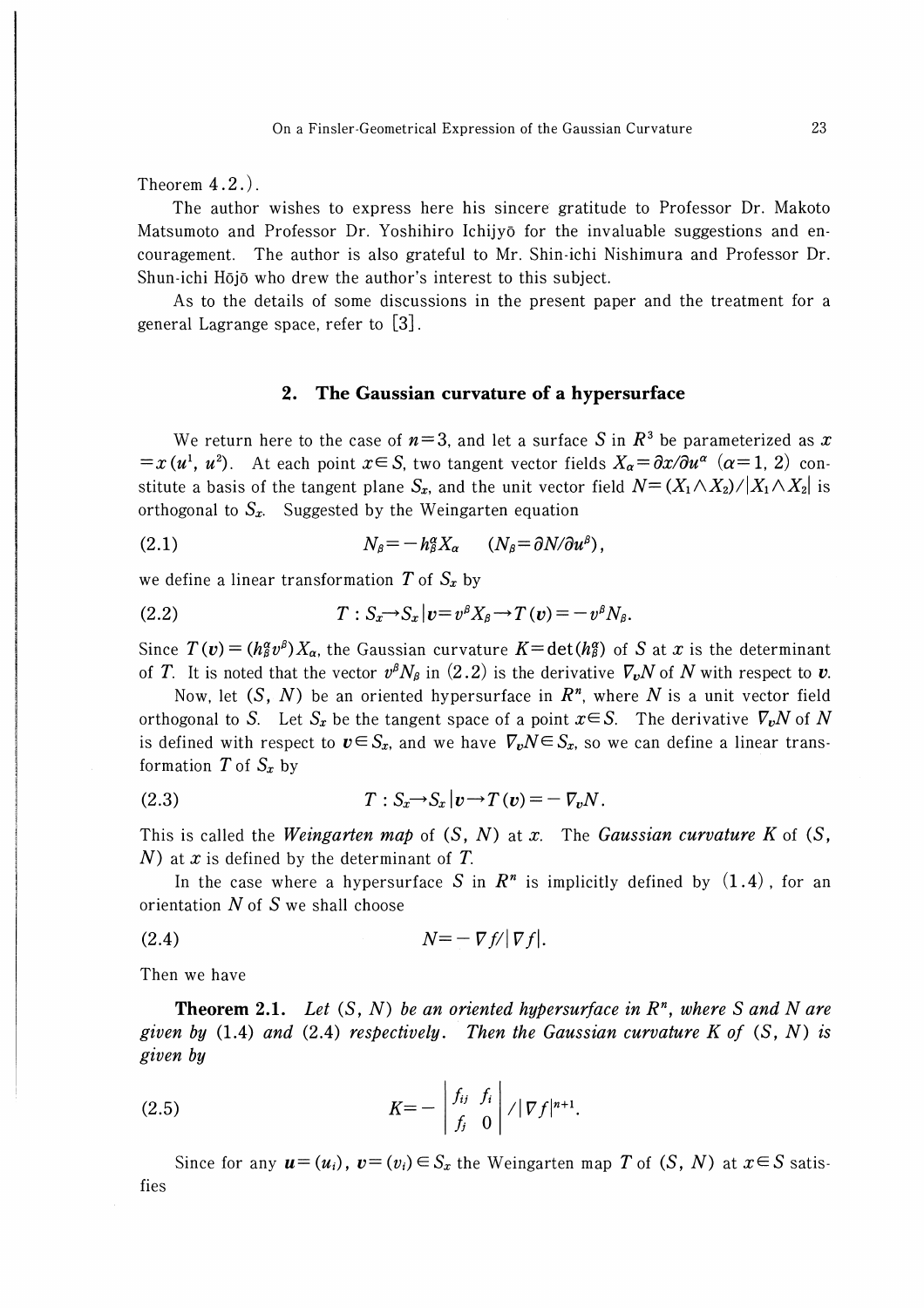(2.6) 
$$
\mathbf{u} \cdot T(\mathbf{v}) = \left( \sum_{i,j} f_{ij} u_i v_j \right) / |\nabla f|,
$$

the proof of Theorem 2.1 is obtained from the following lemma by putting  $a_{ii} = f_{ii}/|\nabla f|$ ,  $n_i = -f_i/|\nabla f|$ .

**Lemma 2.1.** Let W be an  $(n-1)$ -dimensional subspace of an n-dimensional euclidean vector space  $R^n$ ,  $N = (n_i)$  a unit vector orthogonal to W, and T a linear transformation of W. If for any  $u = (u_i)$ ,  $v = (v_i) \in W$  the inner product  $u \cdot T(v)$  is expressed by a matrix  $A = (a_{ij})$  as

(2.7) 
$$
\boldsymbol{u} \cdot T(\boldsymbol{v}) = {}^{t} \boldsymbol{u} A \boldsymbol{v} (= \sum_{i,j} a_{ij} u_i v_j),
$$

then the determinant  $K$  of  $T$  is given by

(2.8) 
$$
K = - \left| \begin{array}{cc} A & N \\ {^tN} & 0 \end{array} \right| \left( = - \left| \begin{array}{cc} a_{ij} & n_i \\ n_j & 0 \end{array} \right| \right).
$$

Proof. In the proof the Greek indices take the values  $1, \dots, n-1$ . We choose a basis  $X_1, \dots, X_{n-1}$  of W such that  $X_1, \dots, X_{n-1}$ , N constitute an orthonormal basis of  $\mathbb{R}^n$ , and represent T by an  $(n-1)\times(n-1)$  matrix  $(b_{\alpha\beta})$ , where  $T(X_{\beta})=\sum b_{\alpha\beta}X_{\alpha}$ . Then the determinant K of T is obtained by definition as  $K = det(b_0)$ . It is noted that  $b_0 =$  $X_{\alpha}$   $\cdot T(X_{\beta})$ .

We define an  $n \times n$  matrix X by  $(X_1, \dots, X_{n-1}, N)$  and  $(n+1) \times (n+1)$  matrices  $\tilde{A}$ ,  $X<sub>by</sub>$ 

$$
\widetilde{A} = \begin{pmatrix} A & N \\ {}^{t}N & 0 \end{pmatrix}, \ \widetilde{X} = \begin{pmatrix} X & 0 \\ 0 & 1 \end{pmatrix}.
$$

X and X are orthogonal. Then we have from  $X_{\alpha} \cdot N=0$ ,  $N \cdot N=1$ 

$$
{}^{t}\tilde{X}\tilde{A}\tilde{X} = \begin{pmatrix} {}^{t}X_{\alpha} A X_{\beta} & {}^{t}X_{\alpha} A N & 0 \\ {}^{t}N A X_{\beta} & {}^{t}N A N & 1 \\ 0 & 0 & 0 \end{pmatrix},
$$

from which we have det  $\widetilde{A} = -\det({}^t X_\alpha A X_\beta)$ . Paying attention to  ${}^t X_\alpha A X_\beta = X_\alpha \cdot T(X_\beta)$  $= b_{\alpha\beta}$ , we have det  $\widetilde{A} = -\det(b_{\alpha\beta})$ . Q. E. D.

As a special case of Theorem 2.1 we have

**Theorem 2.2.** Let  $(S, N)$  be an oriented hypersurface in  $\mathbb{R}^n$ , where S is a regular quadratic hypersurface defined by

(2.9) 
$$
2f(x) = a_{ij}x^{i}x^{j} + 2b_{i}x^{i} + c = 0 \qquad (a_{ij} = a_{ji})
$$

and N is a unit vector field orthogonal to S given by  $(2.4)$ . Then the Gaussian curvature  $K$  of  $(S, N)$  is given by

24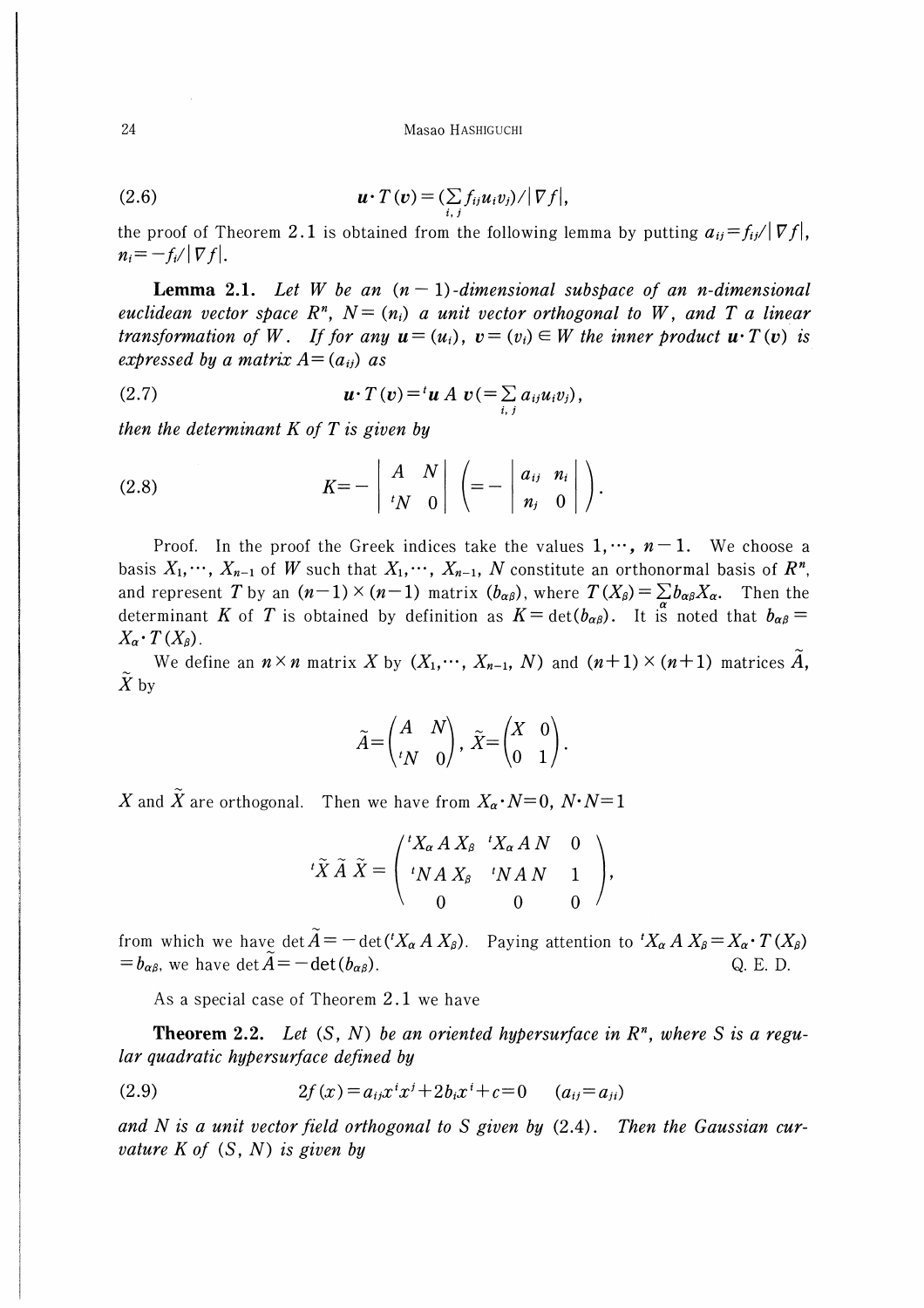On a Finsler-Geometrical Expression of the Gaussian Curvature

(2.10) 
$$
K = - \left| \begin{array}{cc} a_{ij} & b_i \\ b_j & c \end{array} \right| / (\sum_i f_i^2)^{(n+1)/2},
$$

where  $f_i(x) = a_{ij}x^j + b_i$ .

### 3. The indicatrix of a Finsler space

Let  $(R^n, L)$  be a Finsler space. We put  $l_i = \partial_i L$ ,  $\dot{\nabla} L = (l_i)$ ,  $g_{ij} = (\partial_i \partial_j L^2)/2$ ,  $(g^{ij}) =$  $(g_{ii})^{-1}$ , and  $g = \det(g_{ii})$ . The Finslerian length of the normalized supporting element  $\overrightarrow{V}L$  is  $1: g^{ij}l_i l_j=1$ , but  $|\overrightarrow{V}L|=(\sum_i l_i^2)^{1/2}$  denotes the euclidean length.

If we define a function  $f$  by

$$
(3.1) \t2f(x, y) = L^2(x, y) - 1,
$$

and put  $\dot{\nabla} f = (\dot{\partial}_i f)$ , then the indicatrix  $I_x$  is expressed as

(3.2) 
$$
I_x = \{y \in R_x^n | f(x, y) = 0\},\,
$$

whereon we have  $\overline{V}f=\overline{V}L\neq 0$ .

At each  $y \in I_x$  the vector field  $\overline{V}L$  is orthogonal to  $I_x$ . We shall assume that an orientation  $N$  of  $I_x$  is always

$$
(3.3) \t\t N=-\dot{\nabla}L/|\dot{\nabla}L|.
$$

Since on the indicatrix we have

$$
\left|\begin{array}{cc}f_{ij}&f_i\\f_j&0\end{array}\right|=\left|\begin{array}{cc}g_{ij}&l_i\\l_j&0\end{array}\right|=-g,
$$

we have from Theorem 2.1

**Theorem 3.1.** Let  $(R^n, L)$  be a Finsler space. At each point  $x \in R^n$ , the Gaussian curvature K of the indicatrix  $I_x$  oriented in the direction opposite to  $\nabla L = (l_i)$  is given by

$$
(3.4) \t\t\t K=g/\vert \nabla L\vert^{n+1}.
$$

We can apply Theorem 2.2 for a Randers space and a Kropina space. Let  $\alpha(x, y)$  $=(a_{ij}(x)y^iy^j)^{1/2}$  be a Riemannian metric and  $\beta(x, y) = b_i(x)y^i$  a non-vanishing 1-form in  $R^n$ . Then we have

**Theorem 3.2.** Let  $(R^n, L)$  be a Randers space, where  $L = \alpha + \beta$ . At each point  $x \in \mathbb{R}^n$ , the Gaussian curvature K of the indicatrix  $I_x$  oriented in the direction opposite to  $\nabla L = (l_i)$  is given by

(3.5) 
$$
K = \det(a_{ij}) / (\sum_i f_i^2)^{(n+1)/2},
$$

where  $f_i(x, y) = a_{ij}(x)y^j + \alpha(x, y)b_i(x)$   $(f_i = \alpha l_i)$ .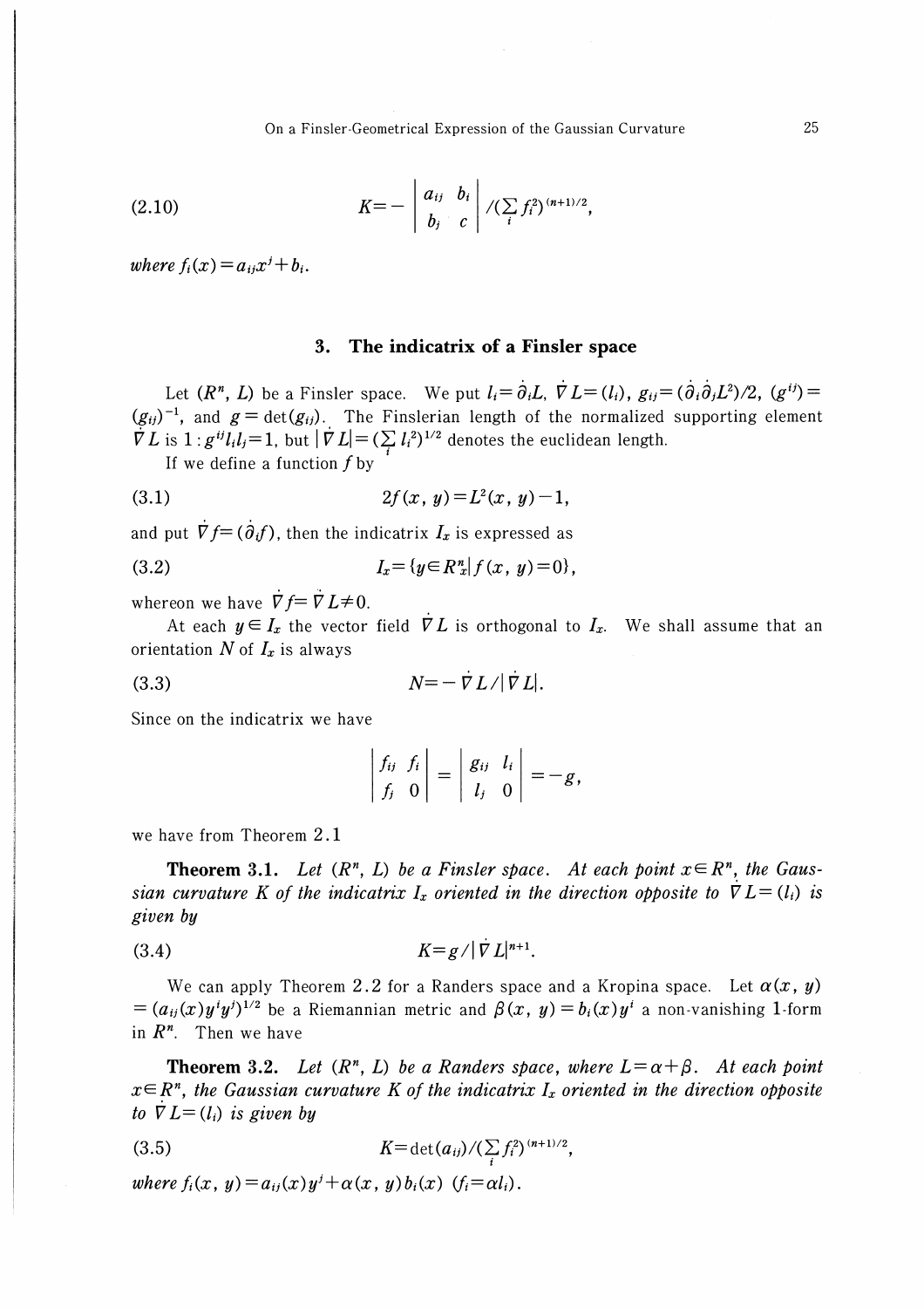**Theorem 3.3.** Let  $(R^n, L)$  be a Kropina space, where  $L = \alpha^2/\beta$ . At each point x  $\epsilon \in \mathbb{R}^n$ , the Gaussian curvature K of the indicatrix  $I_x$  oriented in the direction opposite to  $\nabla L = (l_i)$  is given by

(3.6) 
$$
K=2^{n-1}b^2\det(a_{ij})/(\sum_i f_i^2)^{(n+1)/2},
$$

where  $b^2 = g^{ij}b_ib_j$  and  $f_i(x, y) = 2a_{ij}(x)y^j - b_i(x)$   $(f_i = \alpha^2 l_i)$ .

## 4, Changes of Finsler metrics

We shall here investigate how the Gaussian curvature of the indicatrix is effected under some changes of a Finsler metric L in  $R^n$ . Let  $\beta(x, y) = b_i(x)y^i$  be a nonvanishing 1-form in  $R^n$ . We shall first consider the change

$$
(4.1) \tL \rightarrow L = L + \beta
$$

called a *Randers change* (cf. Matsumoto  $\lceil 1 \rceil$ ).

The indicatrix  $\bar{I}_x$  at  $x \in \mathbb{R}^n$  of a Finsler space  $(\mathbb{R}^n, \bar{L})$  satisfies

(4.2) 
$$
2\bar{f}(x, y) = L^2(x, y) - (1 - \beta(x, y))^2 = 0.
$$

Then we have  $f_i=Ll_i+(1-\beta)b_i$ ,  $f_{ij}=g_{ij}-b_ib_j$ . Since on the indicarix  $I_x$  we have  $f_i=$ Ll<sub>i</sub>, where  $l_i = \partial_i L$ , the vector  $\nabla f = (\partial_i f)$  has the same direction as  $\nabla L = (l_i)$ . Thus the vector field  $\overline{N} = - \overline{V} \overline{f}/|\overline{V} \overline{f}|$  gives the orientation assumed for a Finsler space. Since on the indicarix  $I_x$  we have

$$
\begin{vmatrix} \bar{f}_{ij} & \bar{f}_i \\ \bar{f}_j & 0 \end{vmatrix} = \begin{vmatrix} g_{ij} - b_i b_j & L(l_i + b_i) \\ L(l_j + b_j) & 0 \end{vmatrix} = -g,
$$

applying Theorem 2.1 to (4.2) we have the Gaussian curvature  $\bar{K}$  of the indicatrix  $\bar{I}_x$ of the Finsler space  $(R^n, L)$  as

$$
\overline{K} = g/L |\nabla \overline{L}|)^{n+1}.
$$

Since the Gaussian curvature K of the indicatrix  $I_x$  of the Finsler space  $(R^n, L)$  is expressed as  $K=g/|\nabla L|^{n+1}$ , we have

**Theorem 4.1.** Let  $(R^n, L)$  be the Finsler space obtained from a Finsler space  $(R<sup>n</sup>, L)$  by a Randers change  $L\rightarrow \overline{L}=L+\beta$ . Then the Gaussian curvature of the indicatrix is changed as

$$
(4.4) \qquad \qquad \overline{K} = (|\nabla L| / L | \nabla \overline{L}|)^{n+1} K.
$$

In the same way, we can treat a change

$$
(4.5) \tL \rightarrow L = L^2/\beta
$$

called a Kropina change (cf. Shibata [4]). The indicatrix  $\overline{I}_x$  at  $x \in \mathbb{R}^n$  of a Finsler space  $(R^n, L)$  may be expressed as